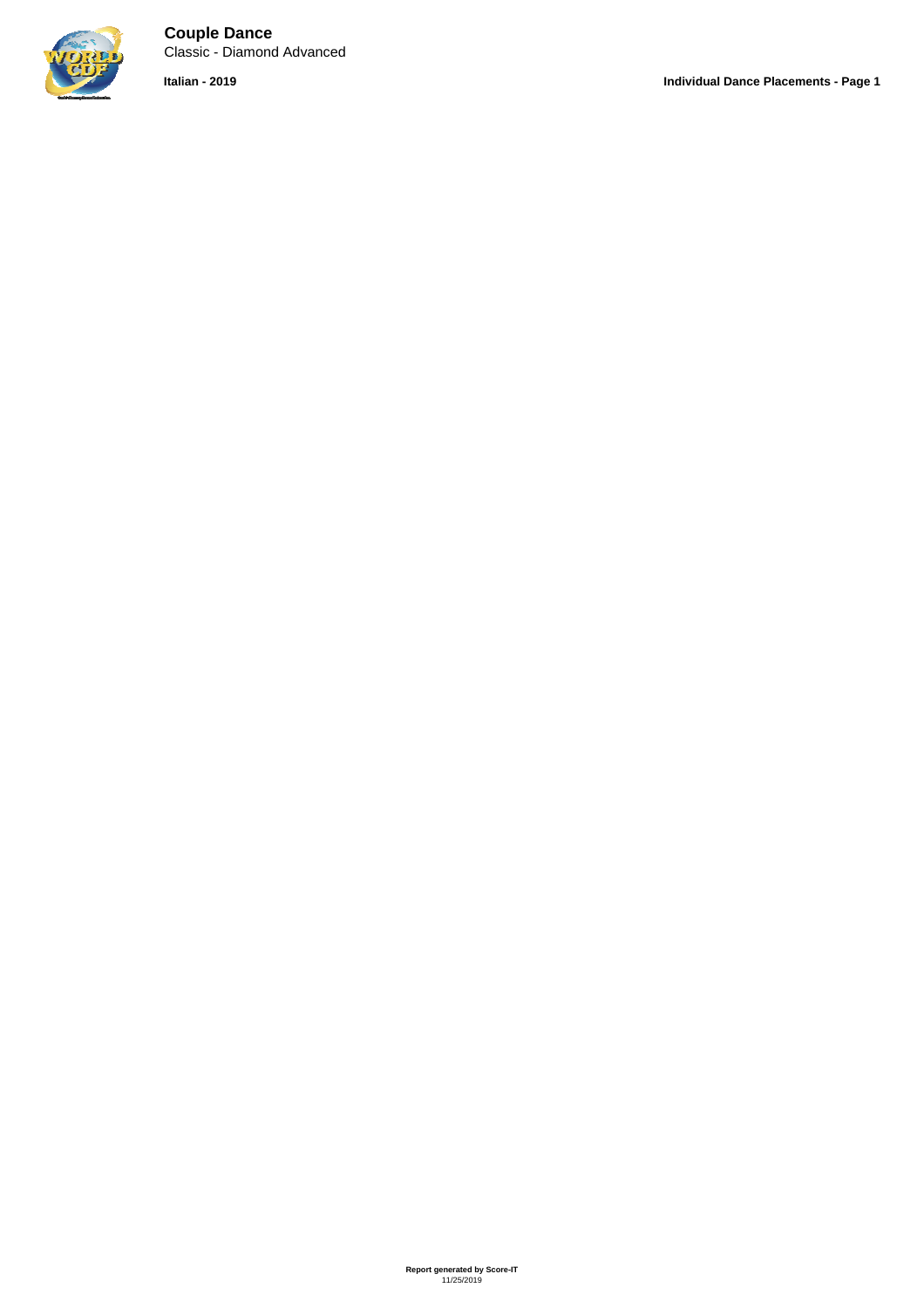## **Couple Dance**

Classic - Diamond Advanced



## **Italian - 2019 Individual Dance Placements - Page 2**

| <b>Guild Gauge Daves Polymbus</b> |                                              |                                                                                    |                                                                             |                                                                                    |                                                                                                |                                                                                                   |                           |
|-----------------------------------|----------------------------------------------|------------------------------------------------------------------------------------|-----------------------------------------------------------------------------|------------------------------------------------------------------------------------|------------------------------------------------------------------------------------------------|---------------------------------------------------------------------------------------------------|---------------------------|
| <b>West Coast</b><br>Swing        | Individual Judge Marks<br>(sorted ascending) | Rule 3<br>Mark with<br><b>Majority Value</b><br>(3rd best value<br>out of 5 marks) | Rule 4<br>Total number of<br>marks with same<br>or better Majority<br>Value | Rule 5<br>Aggregate value<br>of all Marks with<br>same or better<br>Majority value | Rule 6<br>Look Ahead<br>Values (4th best<br>value and<br>following marks as<br>of middle mark) | Rule <sub>7</sub><br>Look Back Values<br>(Best value and<br>following marks up<br>to middle mark) | Final<br><b>Placement</b> |
| 261                               |                                              |                                                                                    |                                                                             |                                                                                    |                                                                                                |                                                                                                   |                           |
|                                   |                                              |                                                                                    |                                                                             |                                                                                    |                                                                                                |                                                                                                   |                           |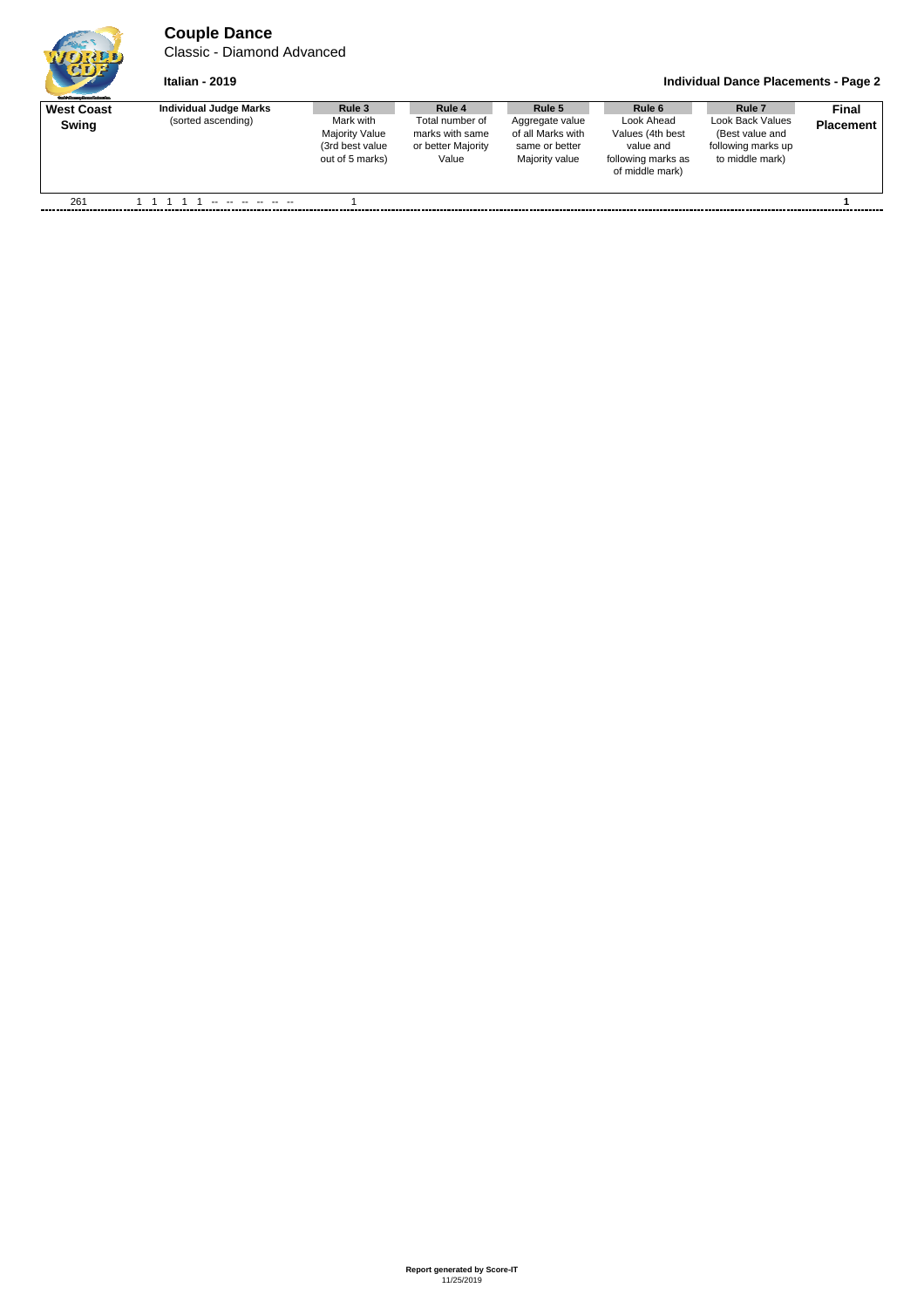## **Couple Dance**

WORD

M - Movement T - Timing

Classic - Diamond Advanced

| <b>CDI</b>                                                    |                       | Italian - 2019                      |              |                       |                |               |                                 |                |                |                          | <b>Penalties - Page 3</b> |
|---------------------------------------------------------------|-----------------------|-------------------------------------|--------------|-----------------------|----------------|---------------|---------------------------------|----------------|----------------|--------------------------|---------------------------|
| <b>Triple Two</b>                                             |                       |                                     |              |                       |                | Judges        |                                 |                |                |                          |                           |
|                                                               | 1                     | $\overline{2}$                      | 3            | 4                     | 5              | 6             | 7                               | $\overline{8}$ | 9              | 10                       | 11                        |
| No penalties were applied in this dance.                      |                       |                                     |              |                       |                |               |                                 |                |                |                          |                           |
| Polka                                                         |                       |                                     |              |                       |                | Judges        |                                 |                |                |                          |                           |
|                                                               |                       | $\overline{2}$                      | 3            | 4                     | 5              | 6             | $\overline{7}$                  | 8              | $\overline{9}$ | 10                       | 11                        |
| No penalties were applied in this dance.                      |                       |                                     |              |                       |                |               |                                 |                |                |                          |                           |
| <b>Night Club</b>                                             |                       |                                     |              |                       |                | <b>Judges</b> |                                 |                |                |                          |                           |
|                                                               | 1                     | $\overline{2}$                      | 3            | 4                     | 5              | 6             | $\overline{7}$                  | 8              | 9              | 10                       | 11                        |
| No penalties were applied in this dance.                      |                       |                                     |              |                       |                |               |                                 |                |                |                          |                           |
| Cha Cha                                                       |                       |                                     |              |                       |                | Judges        |                                 |                |                |                          |                           |
| No penalties were applied in this dance.                      | 1                     | $\overline{2}$                      | $\mathbf{3}$ | 4                     | 5              | 6             | $\overline{7}$                  | 8              | 9              | 10                       | 11                        |
| <b>Waltz</b><br>No penalties were applied in this dance.      | 1                     | $\overline{2}$                      | 3            | 4                     | $\overline{5}$ | Judges<br>6   | $\overline{7}$                  | 8              | 9              | 10                       | 11                        |
| <b>Two Step</b>                                               | 1                     | $\overline{2}$                      |              |                       |                | Judges        | 7                               |                |                |                          |                           |
|                                                               |                       |                                     | 3            | 4                     | 5              | 6             |                                 | 8              | 9              | 10                       | 11                        |
| No penalties were applied in this dance.<br><b>East Coast</b> |                       |                                     |              |                       |                |               |                                 |                |                |                          |                           |
|                                                               |                       | 2                                   | 3            | $\overline{4}$        | 5              | Judges<br>6   | 7                               | 8              | 9              | 10                       | 11                        |
| Swing<br>No penalties were applied in this dance.             |                       |                                     |              |                       |                |               |                                 |                |                |                          |                           |
| <b>West Coast</b>                                             |                       |                                     |              |                       |                | Judges        |                                 |                |                |                          |                           |
| Swing                                                         |                       | $\overline{2}$                      | 3            | 4                     | 5              | 6             | 7                               | 8              | 9              | 10                       | 11                        |
| No penalties were applied in this dance.                      |                       |                                     |              |                       |                |               |                                 |                |                |                          |                           |
| <b>Penalty</b>                                                |                       | <b>Non-Conference Penalty Codes</b> |              |                       |                |               | <b>Conference Penalty Codes</b> |                |                |                          |                           |
| <b>Codes</b>                                                  | 1 Placement Reduction |                                     |              | <b>Last Placement</b> |                | Reasons       |                                 |                | Codes          |                          |                           |
|                                                               | C                     | - Costume and Appearance            |              | P - Prop Use          |                |               | Self Selected Music             |                | S              | - Single Lower Placement |                           |

B - Basic Pattern **D** - Dance Delivery Loss of Hat **Loss of Hat Q - Last Place** F - Courtesy & Floorcraft H - Costume Minimums Leaving the Dance Floor X - Full Disqualification A - Acceptable Behavior (Boots & Hats) E - Expulsion